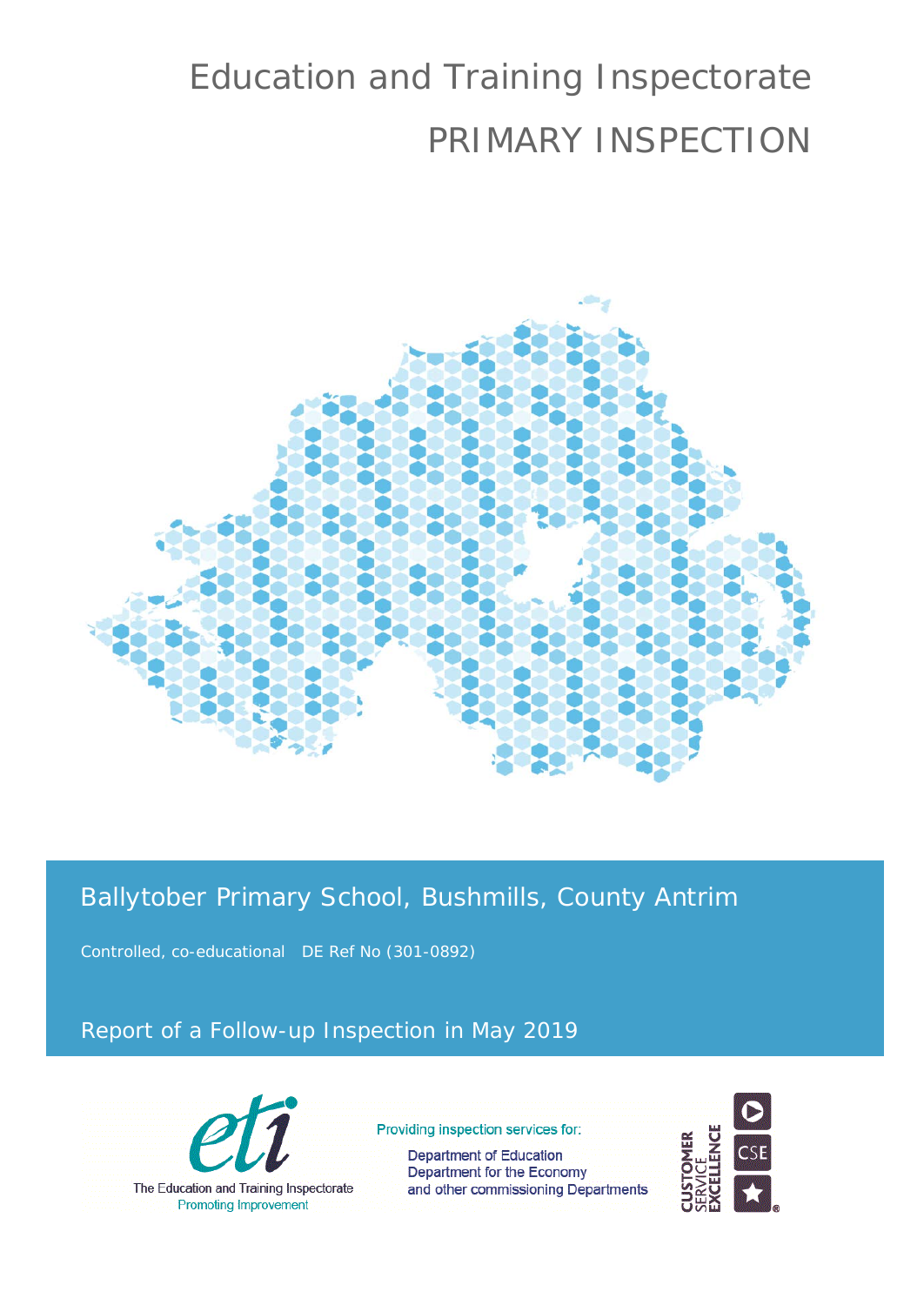#### **FOLLOW-UP TO THE INSPECTION OF BALLYTOBER PRIMARY SCHOOL, BUSHMILLS, COUNTY ANTRIM, BT57 8UR (301-0892)**

The Education and Training Inspectorate (ETI) carried out a follow-up inspection of Ballytober Primary School in February 20[1](#page-1-0)8<sup>1</sup>, which concluded that the school needed to address an important area for improvement identified in the interest of all the learners. The area for improvement was:

• for the co-ordinators to develop further their roles in evaluating the impact of the learning experiences and outcomes of the children.

As a consequence, the Department of Education made the decision that the school should remain within the Formal Intervention Process under the Every School a Good School policy on 24 May 2018<sup>2</sup>.

The school's action plans were of a good quality and adjusted appropriately in light of the feedback given by the ETI. The school's development plan was adjusted in light of the inspection findings and through the school's own self-evaluation processes.

The ETI carried out an interim follow-up visit in October 2018 and a second follow-up inspection in May 2019.

In the interval since the follow-up inspection, the school has received external support provided by the Education Authority in relation to developing further the roles of the co-ordinators in evaluating the impact of the learning experiences and outcomes of the children. The quality of this collaboration has been very good in developing further the roles of the co-ordinators to monitor and evaluate the children's learning experiences and outcomes. Consequently, there have been improvements in the quality of education as reported in the key findings below.

During this period, other actions or changes which affect the work of the school include:

- the use of Extended Schools funding for intervention programmes to support children with their language and literacy development;
- learning co-ordinators have availed of a wide range of professional development opportunities relevant to their curricular areas; and
- the reconstituted Board of Governors has established link governors between themselves and the co-ordinators.

#### **Key findings**

<u>.</u>

• The quality and effectiveness of leadership, management and action to promote improvement are now good. There is a collegial team spirit among the staff who have implemented a more rigorous process of monitoring and evaluating the quality of the learning, teaching and outcomes for the children. This has resulted in improvements in the children's learning experiences of reading, writing and progression within numeracy.

<span id="page-1-0"></span><sup>1</sup> [https://www.etini.gov.uk/sites/etini.gov.uk/files/publications/follow-up-inspection-ballytober-primary-school-bushmills-county](https://www.etini.gov.uk/sites/etini.gov.uk/files/publications/follow-up-inspection-ballytober-primary-school-bushmills-county-antrim-301-0892.pdf)[antrim-301-0892.pdf](https://www.etini.gov.uk/sites/etini.gov.uk/files/publications/follow-up-inspection-ballytober-primary-school-bushmills-county-antrim-301-0892.pdf)

<span id="page-1-1"></span><sup>&</sup>lt;sup>2</sup> Every school a good school - [a policy for school improvement | Department of Education](https://www.education-ni.gov.uk/publications/every-school-good-school-policy-school-improvement)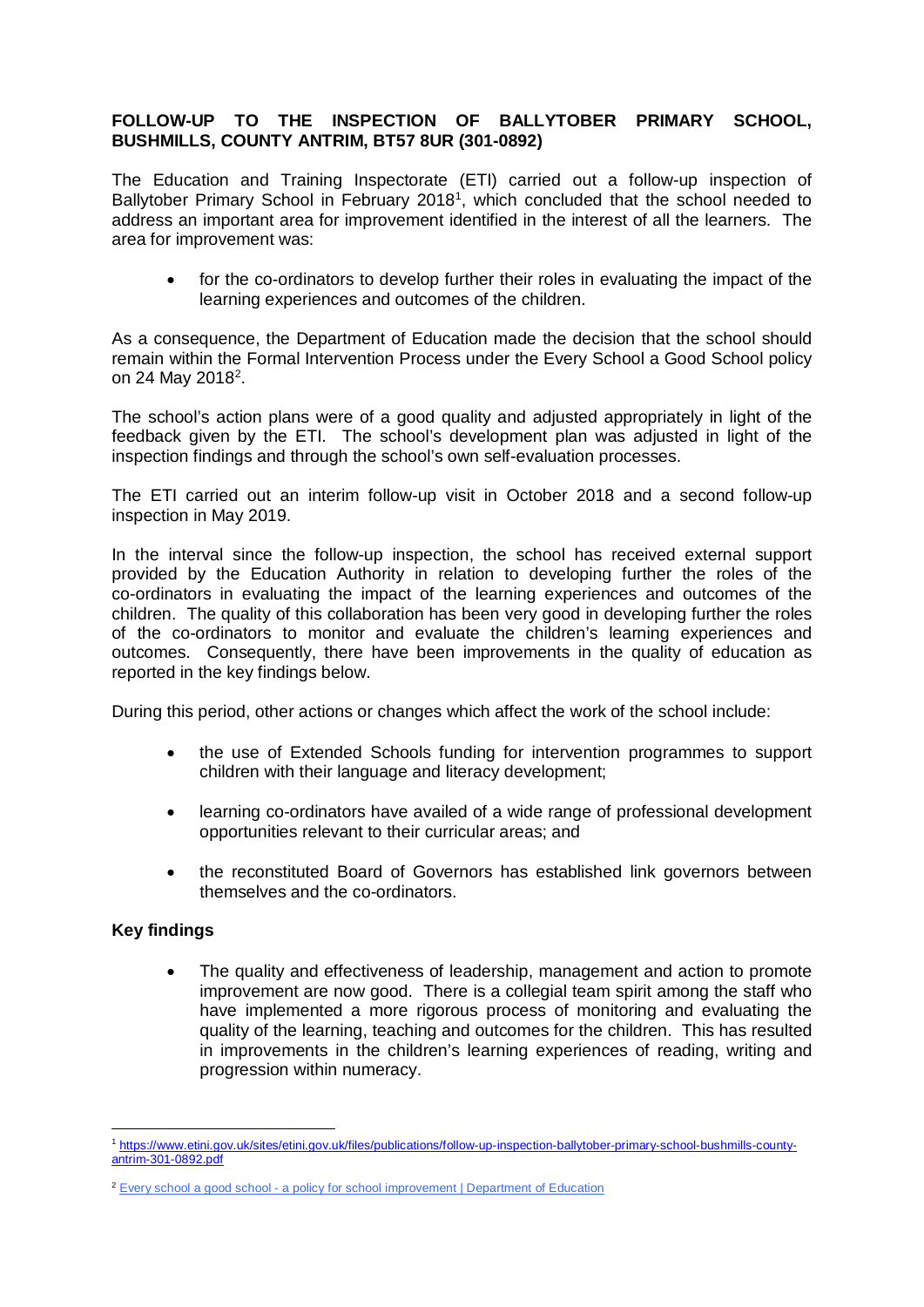- The board of governors have a clear understanding of the life and work of the school through very good links with the learning co-ordinators. Consequently, the governors exercise their support and challenge functions more fully regarding the quality of provision and the outcomes for the children.
- The Education Authority's support has been reduced considerably and replaced by the school's own programme of self-evaluation.
- It continues to be important that the employing authority, governors and the staff plan for, and manage, issues related to the sustainability of the school in order to address the current and future needs of the pupils and the staff.

#### **Overall effectiveness**

Ballytober Primary School demonstrates the capacity to identify and bring about improvement in the interest of all the learners. The ETI will monitor how the school sustains improvement in:

- improving further the outcomes of the children in literacy and numeracy through connecting the curriculum; and
- continuing to use self-evaluation processes to identify and disseminate best practice.